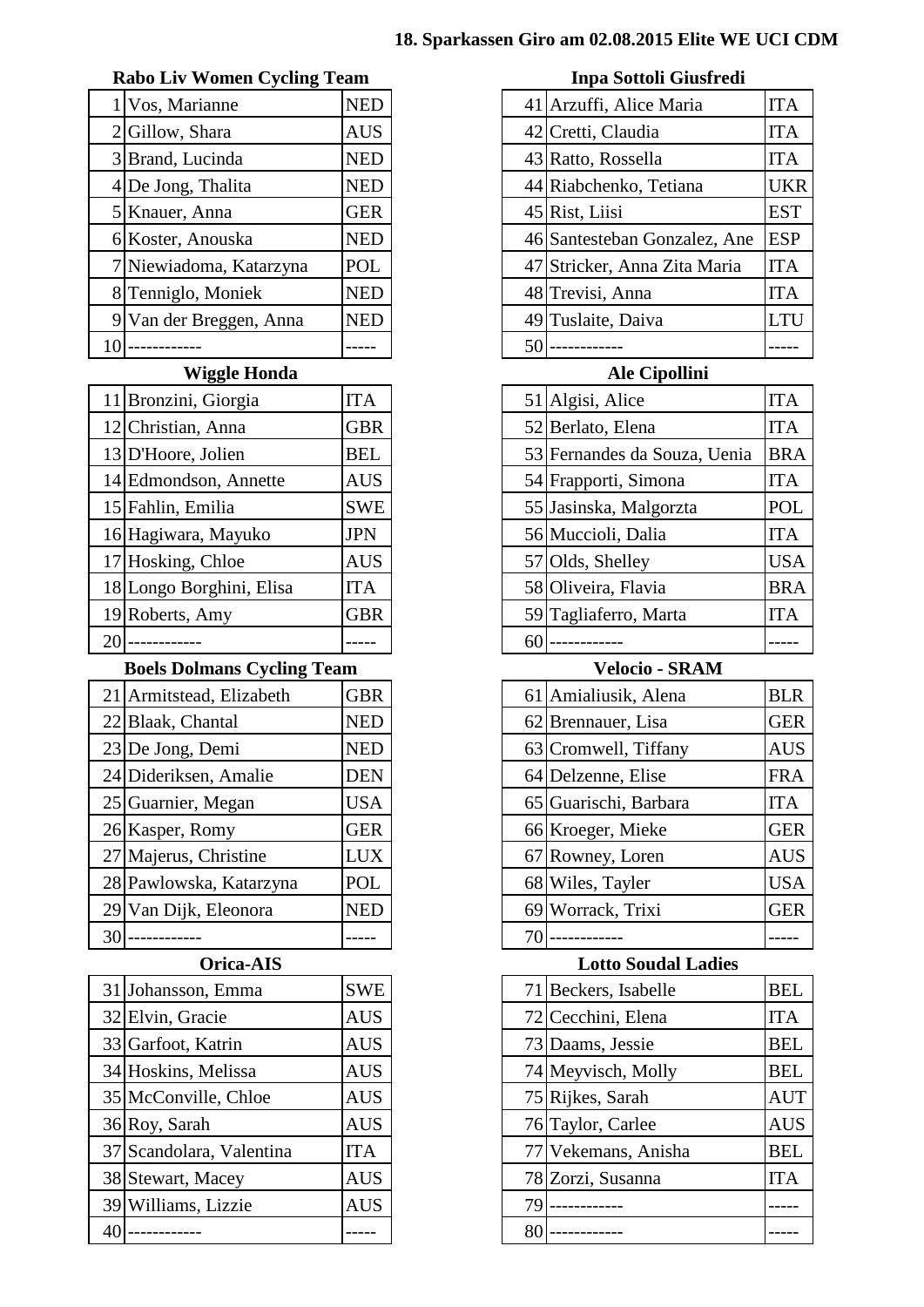### **Servetto Footon Lointek Team**

|    | 81 Cornolti, Veronica | <b>ITA</b> |
|----|-----------------------|------------|
|    | 82 Franchi, Elena     | <b>ITA</b> |
|    | 83 Kuchinskaya, Elena | <b>RUS</b> |
|    | 84 Likhanova, Marina  | <b>RUS</b> |
|    | 85 Mazzotta, Riccarda | <b>SUI</b> |
|    | 86 Neff, Jolanda      | <b>SUI</b> |
|    | 87 Pavin, Michela     | <b>ITA</b> |
|    | 88 Potokina, Anna     | <b>RUS</b> |
|    | 89 Walker, Jessie     | <b>GBR</b> |
| 90 |                       |            |

# **Hitec Products**

|    | 91 Becker, Charlotte    | <b>GER</b> |
|----|-------------------------|------------|
|    | 92 Bjornsrud, Miriam    | <b>NOR</b> |
|    | 93 Guderzo, Tatiana     | <b>ITA</b> |
|    | 94 Kitchen, Lauren      | <b>AUS</b> |
|    | 95 Leth, Julie          | <b>DEN</b> |
|    | 96 Lima, Tone Hatteland | <b>NOR</b> |
|    | 97 Moberg, Emilie       | <b>NOR</b> |
|    | 98 Thorsen, Thea        | <b>NOR</b> |
| 99 | Wild, Kirsten           | NED        |
|    |                         |            |

# **Aromitalia Vaiano Lensworld.eu - Zannata**

| 101 Bastianelli, Marta         | <b>ITA</b> |
|--------------------------------|------------|
| 102 Biolo, Martina             | <b>ITA</b> |
| 103 Guluma Ortiz, Serika       | <b>COL</b> |
| 104 Laizane, Lija              | <b>LAT</b> |
| 105 Leleivyte, Rasa            | <b>LTU</b> |
| 106 Linnell, Allison Elizabeth | <b>USA</b> |
| 107 Martini, Alessia           | <b>ITA</b> |
| 108 Parra, Jessica             | <b>COL</b> |
|                                |            |
| 109 Szybiak, Ewelina           | <b>POL</b> |

# **Team Rytger**

| 111 Fraser, Chloe             | <b>GBR</b> |     | 151 Garner, Lucy         | <b>GBR</b> |
|-------------------------------|------------|-----|--------------------------|------------|
| $112$ Hill, Amy               | <b>GBR</b> |     | 152 Knol, Willeke        | <b>NED</b> |
| 113 Huusko, Ellinor           | <b>SWE</b> |     | 153 Lichtenberg, Claudia | <b>GER</b> |
| 114 Jakobsen, Olivia Overskov | <b>DEN</b> |     | 154 Mackaij, Floortje    | <b>NED</b> |
| 115 Ludwig, Cecilie Uttrup    | DEN        |     | 155 Mustonen, Sara       | <b>SWE</b> |
| 116 Markus, Kelly             | <b>NED</b> |     | 156 Pieters, Amy         | <b>NED</b> |
| 117 Ovesen, Nina Krebs        | DEN        |     | 157 Soek, Julia          | <b>NED</b> |
| 118 Woering, Henriette        | <b>NED</b> |     | 158 Stultiens, Sabrina   | <b>NED</b> |
| 119 Woering, Melanie          | <b>NED</b> |     | 159 Weaver, Molly        | <b>GBR</b> |
| 120                           |            | 160 |                          |            |

| 81 Cornolti, Veronica          | <b>ITA</b> |  | 121 Gonzalez Blanco, Alicia        | <b>ESP</b> |
|--------------------------------|------------|--|------------------------------------|------------|
| 82 Franchi, Elena              | <b>ITA</b> |  | 122 Gonzalez Blanco, Lucia         | <b>ESP</b> |
| 83 Kuchinskaya, Elena          | <b>RUS</b> |  | 123 Gutierrez Ruiz, Sheyla         | <b>ESP</b> |
| 84 Likhanova, Marina           | <b>RUS</b> |  | 124 Lamboley, Soline               | <b>FRA</b> |
| 85 Mazzotta, Riccarda          | SUI        |  | 125 Lopez Morales, Belen           | <b>ESP</b> |
| 86 Neff, Jolanda               | <b>SUI</b> |  | 126 Martinez, Cristina             | <b>ESP</b> |
| 87 Pavin, Michela              | <b>ITA</b> |  | 127 Riberot, Fanny                 | <b>FRA</b> |
| 88 Potokina, Anna              | <b>RUS</b> |  | 128 Teruel Ribes, Alba             | <b>ESP</b> |
| 89 Walker, Jessie              | <b>GBR</b> |  | 129 Verhoeven, Aurore              | <b>FRA</b> |
| $90$ -------                   |            |  | $130$ ------------                 |            |
| <b>Hitec Products</b>          |            |  | <b>Swiss Cycling National Team</b> |            |
| 91 Becker, Charlotte           | <b>GER</b> |  | 131 Baur, Caroline                 | <b>SUI</b> |
| 92 Bjornsrud, Miriam           | <b>NOR</b> |  | 132 Brühwiler, Larissa             | <b>SUI</b> |
| 93 Guderzo, Tatiana            | <b>ITA</b> |  | 133 Ehrler, Désirée                | SUI        |
| 94 Kitchen, Lauren             | <b>AUS</b> |  | 134 Gysling, Mirjam                | <b>SUI</b> |
| 95 Leth, Julie                 | <b>DEN</b> |  | 135 Henzelin, Lise-Marie           | SUI        |
| 96 Lima, Tone Hatteland        | <b>NOR</b> |  | 136 Stienen, Jutta                 | <b>SUI</b> |
| 97 Moberg, Emilie              | <b>NOR</b> |  | 137 Weiss, Martina                 | <b>SUI</b> |
| 98 Thorsen, Thea               | <b>NOR</b> |  | 138 Weiss, Sandra                  | <b>SUI</b> |
| 99 Wild, Kirsten               | <b>NED</b> |  | 139 ------------                   |            |
| $100$ ------------             | -----      |  | $140$ ------------                 |            |
| <b>Aromitalia Vaiano</b>       |            |  | Lensworld.eu - Zannata             |            |
| 101 Bastianelli, Marta         | ITA        |  | 141 Borgerink, Mariel              | NED        |
| 102 Biolo, Martina             | <b>ITA</b> |  | 142 De Baat, Kim                   | <b>NED</b> |
| 103 Guluma Ortiz, Serika       | <b>COL</b> |  | 143 De Vuyst, Sofie                | <b>BEL</b> |
| 104 Laizane, Lija              | <b>LAT</b> |  | 144 Dom, Annelies                  | <b>BEL</b> |
| 105 Leleivyte, Rasa            | <b>LTU</b> |  | 145 Kessler, Nina                  | <b>NED</b> |
| 106 Linnell, Allison Elizabeth | <b>USA</b> |  | 146 Kuijpers, Evy                  | <b>NED</b> |
| 107 Martini, Alessia           | <b>ITA</b> |  | 147 Van der Meulen, Kaat           | <b>BEL</b> |
| 108 Parra, Jessica             | <b>COL</b> |  | 148 Van Doorslaer, Annelies        | <b>BEL</b> |
| 109 Szybiak, Ewelina           | POL        |  | 149 Van Severen, Céline            | <b>BEL</b> |
| $110$ ---------                | -----      |  | $150$ ------------                 |            |
| <b>Team Rytger</b>             |            |  | <b>Team Liv-Plantur</b>            |            |
| 111 Fraser, Chloe              | <b>GBR</b> |  | 151 Garner, Lucy                   | <b>GBR</b> |
| $112$ Hill, Amy                | <b>GBR</b> |  | 152 Knol, Willeke                  | NED        |
| 113 Huusko, Ellinor            | <b>SWE</b> |  | 153 Lichtenberg, Claudia           | GER        |
| 114 Jakobsen, Olivia Overskov  | <b>DEN</b> |  | 154 Mackaij, Floortje              | <b>NED</b> |
| 115 Ludwig, Cecilie Uttrup     | <b>DEN</b> |  | 155 Mustonen, Sara                 | SWE        |
| 116 Markus, Kelly              | <b>NED</b> |  | 156 Pieters, Amy                   | <b>NED</b> |
| 117 Ovesen, Nina Krebs         | <b>DEN</b> |  | 157 Soek, Julia                    | <b>NED</b> |
| 118 Woering, Henriette         | <b>NED</b> |  | 158 Stultiens, Sabrina             | <b>NED</b> |
| 119 Woering Melanie            | <b>NED</b> |  | $150$ Weaver Molly                 | GRR        |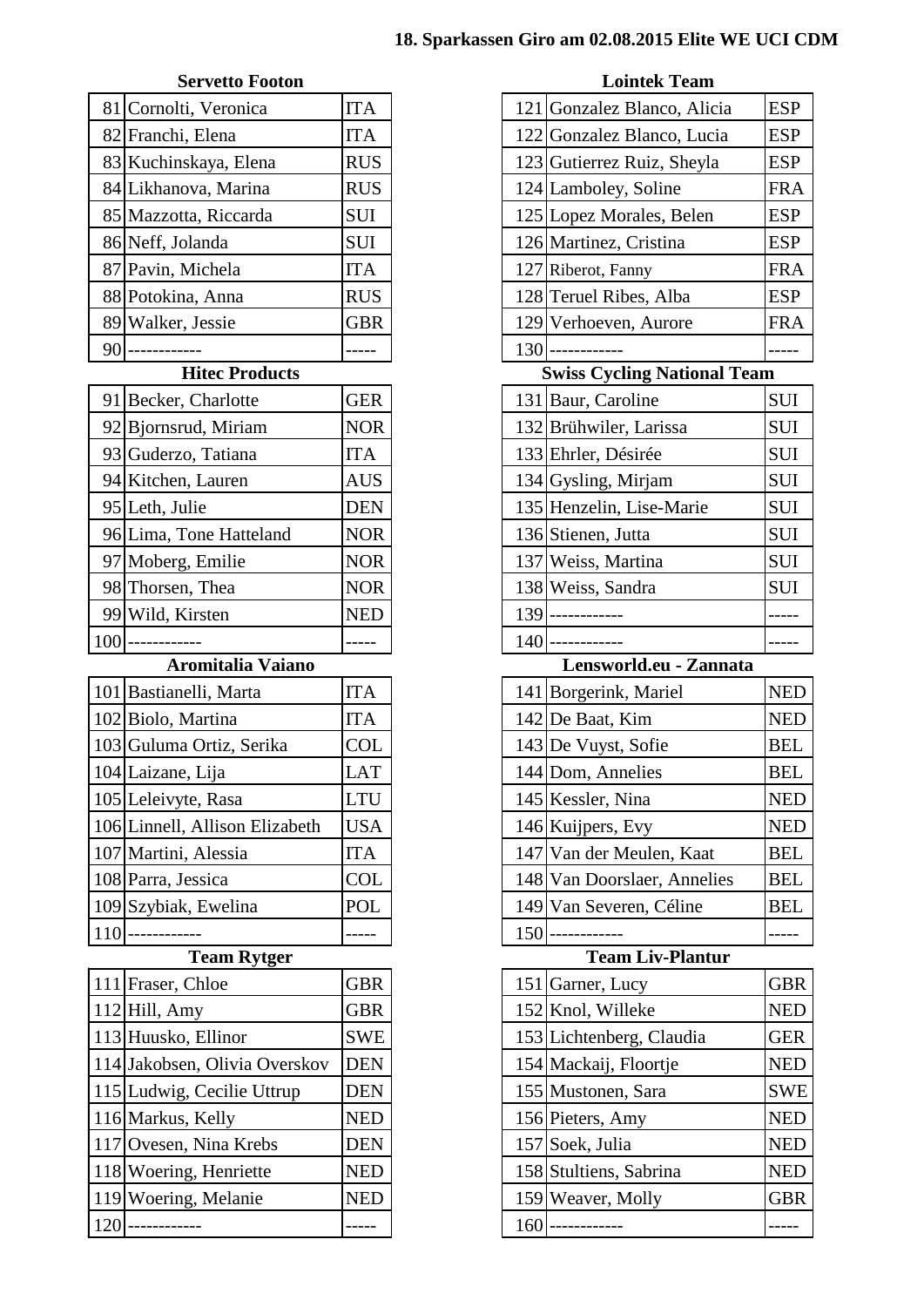## **BTC** City Ljubljana **Bigla Pro CT**

|     | 161 Batagelj, Polona  | <b>SLO</b> |     | 201 Aubry, Emilie           | SUI        |
|-----|-----------------------|------------|-----|-----------------------------|------------|
|     | 162 Bujak, Eugenia    | POL        |     | 202 Koedooder, Vera         | <b>NEI</b> |
|     | 163 Eric, Jelena      | <b>SRB</b> |     | 203 Koppenburg, Clara       | <b>GEI</b> |
|     | 164 Kern, Spela       | <b>SLO</b> |     | 204 Lepistö, Lotta          | <b>FIN</b> |
|     | 165 Pavlukhina, Olena | AZE        |     | 205 Moolman-Pasio, Ashleigh | RS/        |
|     | 166 Pintar, Ursa      | <b>SLO</b> |     | 206 Numainville, Joelle     | <b>CA</b>  |
|     | 167 Radotic, Mia      | <b>CRO</b> |     | 207 Schweizer, Doris        | SUI        |
|     | 168 Ritter, Martina   | <b>AUT</b> |     | 208 Slappendel, Iris        | <b>NEI</b> |
|     | 169 Valentini, Elena  | <b>ITA</b> |     | 209 Small, Carmen           | USA        |
| 170 |                       |            | 210 |                             |            |

# **Nö Radunion Vitalogic**

|     | 171 Deuerlein, Julia     | <b>GER</b> |
|-----|--------------------------|------------|
|     | 172 Gassner, Astrid      | <b>AUT</b> |
|     | 173 Lackner, Lisa        | <b>AUT</b> |
|     | 174 Perchtold, Christina | <b>AUT</b> |
|     | 175 Reisenhofer, Sandra  | <b>AUT</b> |
|     | 176 Riegler, Elisabeth   | <b>AUT</b> |
|     | 177 Schilling, Marlene   | <b>AUT</b> |
|     | 178 Simenc, Laura        | <b>SLO</b> |
|     | 179 Van Oijen, Alisa     | <b>AUT</b> |
| 180 |                          |            |

#### $Parkhotel$  **Valkenburg**

|     | 181 De Vries, Marijn     | <b>NED</b> |     | 221 Biannic, Aude    | <b>FRA</b> |
|-----|--------------------------|------------|-----|----------------------|------------|
|     | 182 Ensing, Janneke      | <b>NED</b> |     | 222 Berthon, Laurie  | <b>FRA</b> |
|     | 183 Hoeksma, Ilona       | <b>NED</b> |     | 223 Bravard, Mélanie | <b>FRA</b> |
|     | 184 Markus, Riejanne     | <b>NED</b> |     | 224 Demay, Coralie   | <b>FRA</b> |
|     | 185 Post, Jermaine       | <b>NED</b> |     | 225 Dutriaux, Fiona  | <b>FRA</b> |
|     | 186 Slik, Rozanne        | <b>NED</b> |     | 226 Favre, Mathilde  | <b>FRA</b> |
|     | 187 Van den Bos, Jip     | <b>NED</b> |     | 227 Fournier, Roxane | <b>FRA</b> |
|     | 188 Van den Hoek, Bianca | <b>NED</b> |     | 228 Jeuland, Pascale | <b>FRA</b> |
|     | 189 Van Gogh, Natalie    | <b>NED</b> |     | 229 Rochedy, Emilie  | <b>FRA</b> |
| 190 |                          |            | 230 |                      |            |

|     | 191 Arys, Evelyn          | <b>BEL</b> |
|-----|---------------------------|------------|
|     | 192 Croket, Gilke         | <b>BEL</b> |
|     | 193 De Crits, Nel         | <b>BEL</b> |
|     | 194 Druyts, Demmy         | <b>BEL</b> |
|     | 195 Druyts, Jeesy         | <b>BEL</b> |
|     | 196 Druyts, Kelly         | <b>BEL</b> |
|     | 197 Hannes, Kaat          | <b>BEL</b> |
|     | 198 Van den Haute, Steffy | <b>BEL</b> |
|     | 199 Van Den Steen, Kelly  | <b>BEL</b> |
| 200 |                           |            |

| 161 Batagelj, Polona                                           | <b>SLO</b> |  | 201 Aubry, Emilie                | <b>SUI</b>      |
|----------------------------------------------------------------|------------|--|----------------------------------|-----------------|
| 162 Bujak, Eugenia                                             | <b>POL</b> |  | 202 Koedooder, Vera              | <b>NED</b>      |
| 163 Eric, Jelena                                               | <b>SRB</b> |  | 203 Koppenburg, Clara            | <b>GER</b>      |
| 164 Kern, Spela                                                | <b>SLO</b> |  | 204 Lepistö, Lotta               | <b>FIN</b>      |
| 165 Pavlukhina, Olena                                          | <b>AZE</b> |  | 205 Moolman-Pasio, Ashleigh      | <b>RSA</b>      |
| 166 Pintar, Ursa                                               | <b>SLO</b> |  | 206 Numainville, Joelle          | CAN             |
| 167 Radotic, Mia                                               | <b>CRO</b> |  | 207 Schweizer, Doris             | <b>SUI</b>      |
| 168 Ritter, Martina                                            | <b>AUT</b> |  | 208 Slappendel, Iris             | <b>NED</b>      |
| 169 Valentini, Elena                                           | <b>ITA</b> |  | 209 Small, Carmen                | <b>USA</b>      |
| $170$ ------------                                             | -----      |  | $210$ ------------               |                 |
| Nö Radunion Vitalogic                                          |            |  | <b>German Nationalteam Women</b> |                 |
| 171 Deuerlein, Julia                                           | <b>GER</b> |  | 211 Hessling, Melanie            | <b>GER</b>      |
| 172 Gassner, Astrid                                            | <b>AUT</b> |  | 212 Kupfernagel, Hanka           | GER             |
| 173 Lackner, Lisa                                              | <b>AUT</b> |  | 213 Lacher, Sophie               | <b>GER</b>      |
| 174 Perchtold, Christina                                       | <b>AUT</b> |  | 214 Lechner, Corinna             | <b>GER</b>      |
| 175 Reisenhofer, Sandra                                        | <b>AUT</b> |  | 215 Lorch, Dorothee              | <b>GER</b>      |
| 176 Riegler, Elisabeth                                         | AUT        |  | 216 Rodiek, Inga                 | <b>GER</b>      |
| 177 Schilling, Marlene                                         | <b>AUT</b> |  | 217 Rodiek, Wiebke               | <b>GER</b>      |
| 178 Simenc, Laura                                              | <b>SLO</b> |  | 218 Schiff, Carolin              | <b>GER</b>      |
| 179 Van Oijen, Alisa                                           | AUT        |  | 219 Zanner, Beate                | <b>GER</b>      |
| $180$ ----------                                               | -----      |  | $220$ ----------                 |                 |
| <b>Parkhotel Valkenburg</b>                                    |            |  | <b>Nationalteam France</b>       |                 |
| 181 De Vries, Marijn                                           | NED        |  | 221 Biannic, Aude                | <b>FRA</b>      |
| 182 Ensing, Janneke                                            | <b>NED</b> |  | 222 Berthon, Laurie              | <b>FRA</b>      |
| 183 Hoeksma, Ilona                                             | <b>NED</b> |  | 223 Bravard, Mélanie             | <b>FRA</b>      |
| 184 Markus, Riejanne                                           | <b>NED</b> |  | 224 Demay, Coralie               | <b>FRA</b>      |
| 185 Post, Jermaine                                             | <b>NED</b> |  | 225 Dutriaux, Fiona              | <b>FRA</b>      |
| 186 Slik, Rozanne                                              | <b>NED</b> |  | 226 Favre, Mathilde              | <b>FRA</b>      |
| $187$ V <sub>on</sub> d <sub>on</sub> $R_{00}$ I <sub>in</sub> | <b>NED</b> |  | $227$ Equippen Dovers            | LD <sub>A</sub> |

# 228 Jeuland, Pascale FRA 229 Rochedy, Emilie FRA

# **Topsport Vlaanderen Optum P/B Kelly B.S.**

|     | 191 Arys, Evelyn          | <b>BEL</b> |     | 231 Albrecht, Lex    | CAN        |
|-----|---------------------------|------------|-----|----------------------|------------|
|     | 192 Croket, Gilke         | BEL        |     | 232 Charity, Amy     | <b>USA</b> |
|     | 193 De Crits, Nel         | <b>BEL</b> |     | 233 Ewart, Annie     | <b>CAN</b> |
|     | 194 Druyts, Demmy         | BEL        |     | 234 Glaesser, Jasmin | CAN        |
|     | 195 Druyts, Jeesy         | BEL        |     | 235 Horbach, Ariane  | <b>GER</b> |
|     | 196 Druyts, Kelly         | <b>BEL</b> |     | 236 Kinsella, Maura  | <b>USA</b> |
|     | 197 Hannes, Kaat          | BEL        |     | 237 Kirchmann, Leah  | <b>CAN</b> |
|     | 198 Van den Haute, Steffy | BEL        |     | 238 Tetrick, Alison  | <b>USA</b> |
|     | 199 Van Den Steen, Kelly  | BEL        |     | 239 Walle, Brianna   | <b>USA</b> |
| 200 |                           |            | 240 |                      |            |